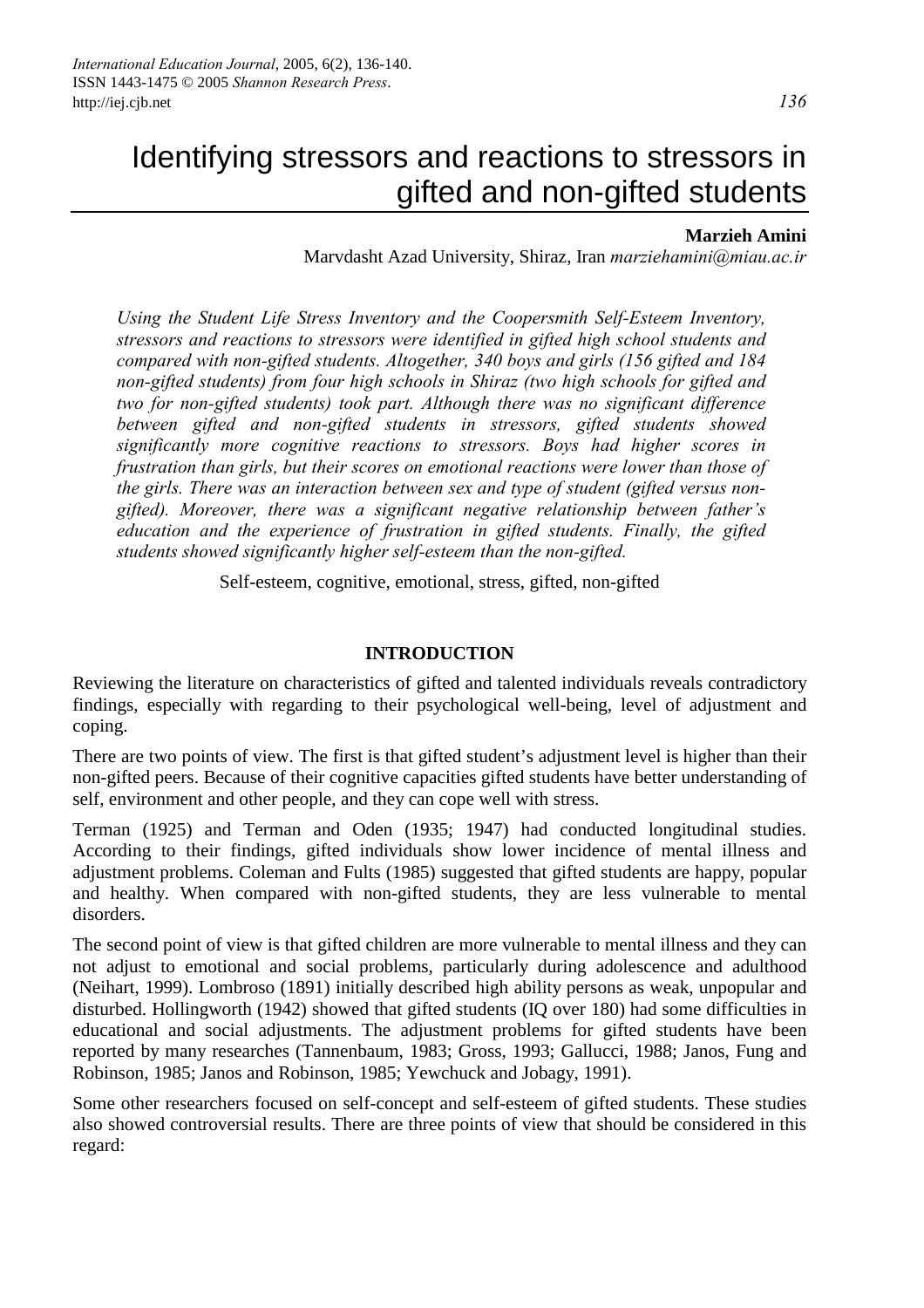- a) Gifted comparing to non-gifted students get benefit from better self-concept and therefore a higher self-esteem scores (Lehman and Erdwin, 1981; Ketchman and Snyder, 1977; Olszwski-Kubilius, Kuliekea and Krasney, 1988).
- b) Some researchers reported low self-esteem scores for gifted students (Milgram and Milgram 1977).
- c) Some studies showed no differences between gifted and non-gifted students' self-esteem scores (Kerves and Wherry, 1981; Leo and Jay 1987; Coleman and Fults, 1982, 1985).

With regard to stress, there are some studies which support the notion that gifted students experience different kind of stress, such as unrealistic expectation of their parents and overwhelming expectation of their teachers (Chan, 2003; Kaufman, 1992). Moreover, there are other investigations that emphasise a "special stress" which comes from labelling them gifted (Yewchuk and Jobagy, 1991; Coleman and Cross, 1988; Delisle, 1985; Galbraith, 1985).

Due to the special stress, which gifted students receive from their environments, identifying stressors and the type of reaction to stressors will help the counsellor to improve gifted psychological health (well-being).

However, the finding about gifted students' self-esteem are controversial, but it is important to study the relationship between self-esteem and level of stress in them. This will help the educators, parents, and counsellors to prepare better conditions for gifted students.

The purposes of the present study were as follows:

- 1. To identify stressors and reaction to stressors in gifted students and compare them to nongifted students.
- 2. To compare self-esteem in gifted and non-gifted students.
- 3. To investigate the relationship between self-esteem and level of stress.
- 4. To examine gender differences with regard to stressors and reaction to stressors in gifted students.
- 5. To analyse the stressors and reaction to stressors in relation to some socio-demographic variables.

# **METHOD**

# **Sample**

The study was conducted in four high schools in Shiraz (a city in the south of Iran). Two high schools were special schools for gifted students and the other two were regular schools. The subjects were 340 males and female students (156 gifted and 184 non-gifted) who were studying in the final year of high school (education in all four schools was free of charge).

# **Instruments**

Student-life Stress Inventory (SSI, Gadzella, 1991) was used for collecting data on stress. SSI has 51 items listed under nine categories and two sections: a) Stressors, and b) type of reaction to stressors. The items in the first section focused on five type of stressors (frustration, conflict, pressure, change and self imposed). The items in the second section focused on the types of reaction to the stressors (physiological, emotional, behavioural and cognitive). To determine the reliability and validity of the SSI in Iranian culture, Cronbach's coefficient alpha was calculated, and the obtained coefficient for total scale was 0.92. The correlations among SSI, Beck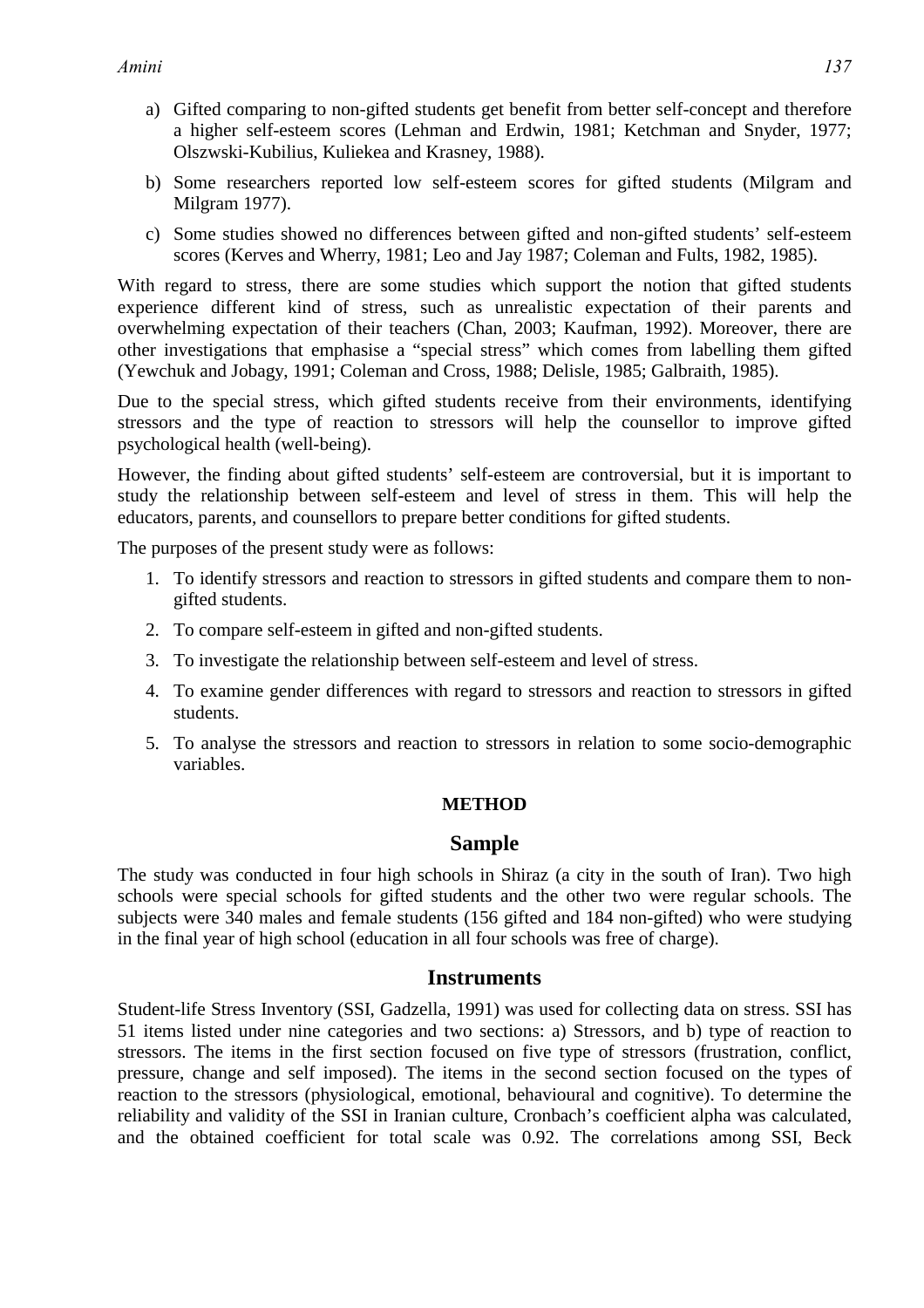Depression Inventory, and Taylor's Anxiety Scale were all statistically significant at 0.001 (Amini and Yousefi, 2001).

The Cooper-Smith Self-Esteem (SEI) (Cooper-Smith, 1981) was used for collecting data on selfesteem.

### **RESULTS**

With regard to identifying the type of stressors, Table 1 shows that there were no significant differences between gifted and non-gifted students' scores. But the gifted students had significantly high scores in cognitive reaction to stressors than non-gifted students ( $p=0.0001$ ), as presented in Table 1.

| Table 1. Means and blandard Deviations of Girled and Foll-girled bladents. Devi es on DDI |                           |           |                               |           |         |  |  |  |
|-------------------------------------------------------------------------------------------|---------------------------|-----------|-------------------------------|-----------|---------|--|--|--|
|                                                                                           | Gifted Students $(N=156)$ |           | Non-gifted Students $(N=184)$ |           |         |  |  |  |
| <b>Categories</b>                                                                         | М                         | <b>SD</b> | М                             | <b>SD</b> |         |  |  |  |
| a) Stressors                                                                              |                           |           |                               |           |         |  |  |  |
| 1- Frustration                                                                            | 16.07                     | 4.02      | 16.39                         | 4.03      | 0.73    |  |  |  |
| 2-Conflict                                                                                | 8.45                      | 2.28      | 8.39                          | 2.34      | 0.23    |  |  |  |
| 3- Pressure                                                                               | 11.62                     | 3.11      | 10.78                         | 3.28      | 2.42    |  |  |  |
| 4-Change                                                                                  | 6.92                      | 2.66      | 7.51                          | 2.28      | 1.92    |  |  |  |
| 5-Self-imposed                                                                            | 20.73                     | 3.48      | 21.30                         | 3.73      | 1.45    |  |  |  |
| b) Reactions to stressors                                                                 |                           |           |                               |           |         |  |  |  |
| 1-Physiological                                                                           | 25.81                     | 8.07      | 27.41                         | 8.92      | 1.72    |  |  |  |
| 2-Emotional                                                                               | 11.58                     | 3.45      | 12.40                         | 3.72      | 2.07    |  |  |  |
| 3-Behavioral                                                                              | 15.14                     | 4.10      | 15.75                         | 4.19      | 1.34    |  |  |  |
| 4-Cognitive                                                                               | 7.18                      | 1.66      | 5.92                          | 2.03      | $6.18*$ |  |  |  |
| $\mathcal{L}$ $\Omega$ $\Omega$                                                           |                           |           |                               |           |         |  |  |  |

|  |  |  |  |  |  | Table 1. Means and Standard Deviations of Gifted and Non-gifted Students' Scores on SSI |  |
|--|--|--|--|--|--|-----------------------------------------------------------------------------------------|--|
|--|--|--|--|--|--|-----------------------------------------------------------------------------------------|--|

 $*$  p  $< 0.0001$ 

Analysing the self-esteem scores showed that gifted student had significantly higher scores than non-gifted  $(p=0.0001)$ .

The results, presented in Table 2, showed negative relationship between scores on self-esteem (SEI) inventory and the scores on Student-life Stress Inventory (SSI) ( $r = -0.52$ ,  $p = 0.0001$ ).

In relation to sex differences, Table 2 showed that the gifted boys had high scores on frustration compared to gifted girls. But girls showed significantly more emotional reaction to stressors than boys (p=0.001).

| Gifted Boys (N=68) |           |       |           |                     |
|--------------------|-----------|-------|-----------|---------------------|
| М                  | <b>SD</b> | М     | <b>SD</b> |                     |
|                    |           |       |           |                     |
| 17.44              | 3.83      | 15.02 | 3.86      | $3.91*$             |
| 8.10               | 2.34      | 8.72  | 2.21      | 1.70                |
| 11.32              | 3.27      | 11.86 | 2.99      | 1.07                |
| 6.98               | 2.44      | 6.88  | 2.83      | 0.22                |
| 19.95              | 3.39      | 21.34 | 3.44      | 2.50                |
|                    |           |       |           |                     |
| 25.95              | 9.79      | 25.70 | 6.50      | 0.19                |
| 10.57              | 3.64      | 12.37 | 3.10      | $3.33*$             |
| 14.38              | 4.55      | 15.73 | 3.63      | 2.07                |
| 7.13               | 1.45      | 7.22  | 1.81      | 0.35                |
|                    |           |       |           | Gifted Girls (N=88) |

**Table 2. Means and Standard Deviations of Gifted Boys and Girls' Scores on SSI** 

 $\frac{}{\ast} p < 0.001$ 

Although there were no significant relationships between stress and some socio-demographic variables, such as mother's education, father/mother's occupation, the number of siblings and birth order. But there was a significant negative relationship between father's education and the experience of frustration in gifted students.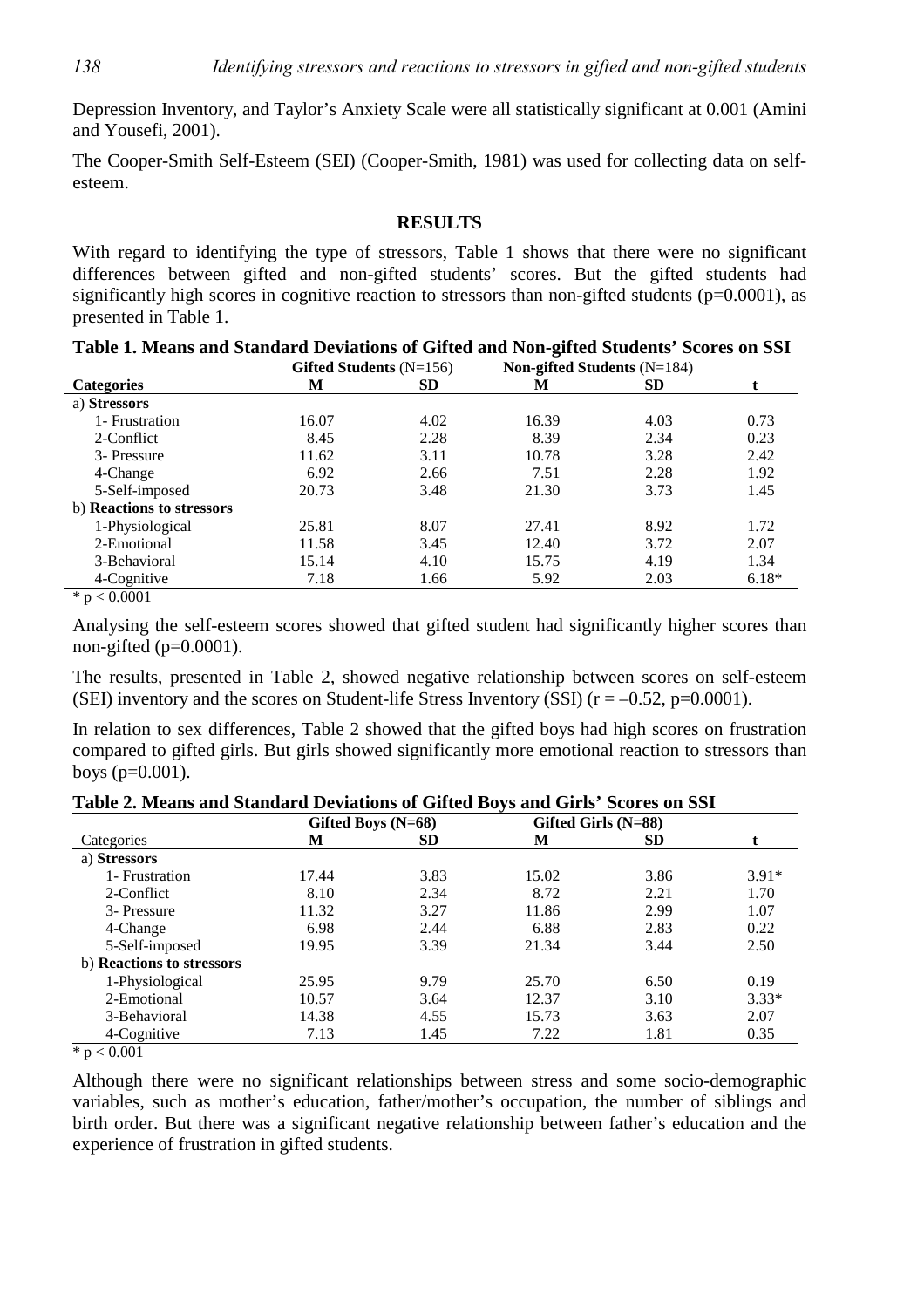Finally, there was an interaction effect between sex and the groups of students (gifted versus nongifted). This interaction effect was significant at p=0.0001.

### **CONCLUSION**

Understanding the characteristics of gifted students is highly important, not only for their fulfilment, but for their specific contributions to their societies. Despite all controversy, it seems that gifted students because of higher level of cognition, access better and more sufficient strategies for coping with stress (Zigler and Glick, 1986; Luthar, Zigler, and Goldstein, 1992). Therefore, as Freeman (1991) suggested, there is no scientific evidence showing that gifted students have emotional problems.

Finally, it should be considered that gifted students experience more stress than their non-gifted peers, but they mostly prefer to react to stressors in a cognitive way.

#### **REFERENCES**

- Amini, M. and Yousefi, F. (2001). Identification of stressors and reactions to stressors among the students of Shiraz University, Shiraz University of Medical Sciences, Shiraz Azad University, and Marvdasht Azad University. *Journal of Social Sciences and Humanities, Shiraz University* [Persian], 16(2), 149-172.
- Chan, D.W. (2003). Assessing adjustment problems of gifted students in Hong Kong: The development of the Student Adjustment Problems Inventory. *Gifted Child Quarterly*, 47(2), 107-118.
- Coleman, L.J. and Cross, T.L. (1988). Is being gifted a social handicap? *Journal for the Education of the Gifted*, 11, 4, 41-56.
- Coleman, M. and Fults, B. (1982). Self-concept and the fitted classroom: The role of social comparisons. *Gifted Child Quarterly*, 26, 116-119.
- Coleman, M. and Fults, B. (1985). Special-class placement, level of intelligence, and the selfconcept of gifted children: A social comparison perspective. *Remedial and Special Education*, 6, 7-12.
- Cooper-Smith, S. (1981). *SEI, Self-Esteem Inventory*. Palo Alto, CA: Counselling Psychologists Press.
- Delisle, J. (1985). The eight great gripes of gifted kids: Responding to special needs. *Roeper Review*, 8(11), 15-17.
- Freeman, J. (1991). *Gifted Children Growing Up*. London: Cassell; Portsmouth, NH: Heinemann Educational.
- Gadzella, B. (1991). *Student-life Stress Inventory*. Commerce, Tx.22.
- Galluci, N.T. (1988). Emotional adjustment of gifted children. *Gifted Child Quarterly*, 32, 273- 276.
- Galbraith, J.J. (1985). *Teaching the Gifted Child*. Newton, MA: Allyn and Bacon.
- Gross, M.U.M. (1993). *Exceptionally Gifted Children*. NY: Routledge.
- Hollingworth, L. (1942). *Children above 180 IQ*, *Stanford Binet*. New York: World Book.
- Janos, P.M., Fung, H.C. and Robinson, N. (1985). Self-concept, self-esteem, and peer relations among gifted children who feel "different". *Gifted Child Quarterly*, 29, 78-81.
- Janos, P.M. and Robinson, N.M. (1985). Psychological development in intellectually gifted children. In F.D. Horowitz and M. O'Brien (eds), *The Gifted and Talented: Development Perspectives* (pp.149-195). Washington, DC: American Psychological Association.
- Kaufman, F.A. (1992). What educators can learn from gifted adults. In F.J. Monks and W. Peters (eds), *Talent For the Future*. Maastrich, Van Gorcum.
- Kerves, F.A. and Wherry, J.N. (1981). Self-concepts of gifted students as measured by the Piers-Harris children's self-concept scale. *Psychological Reports*, 49, 903-906.